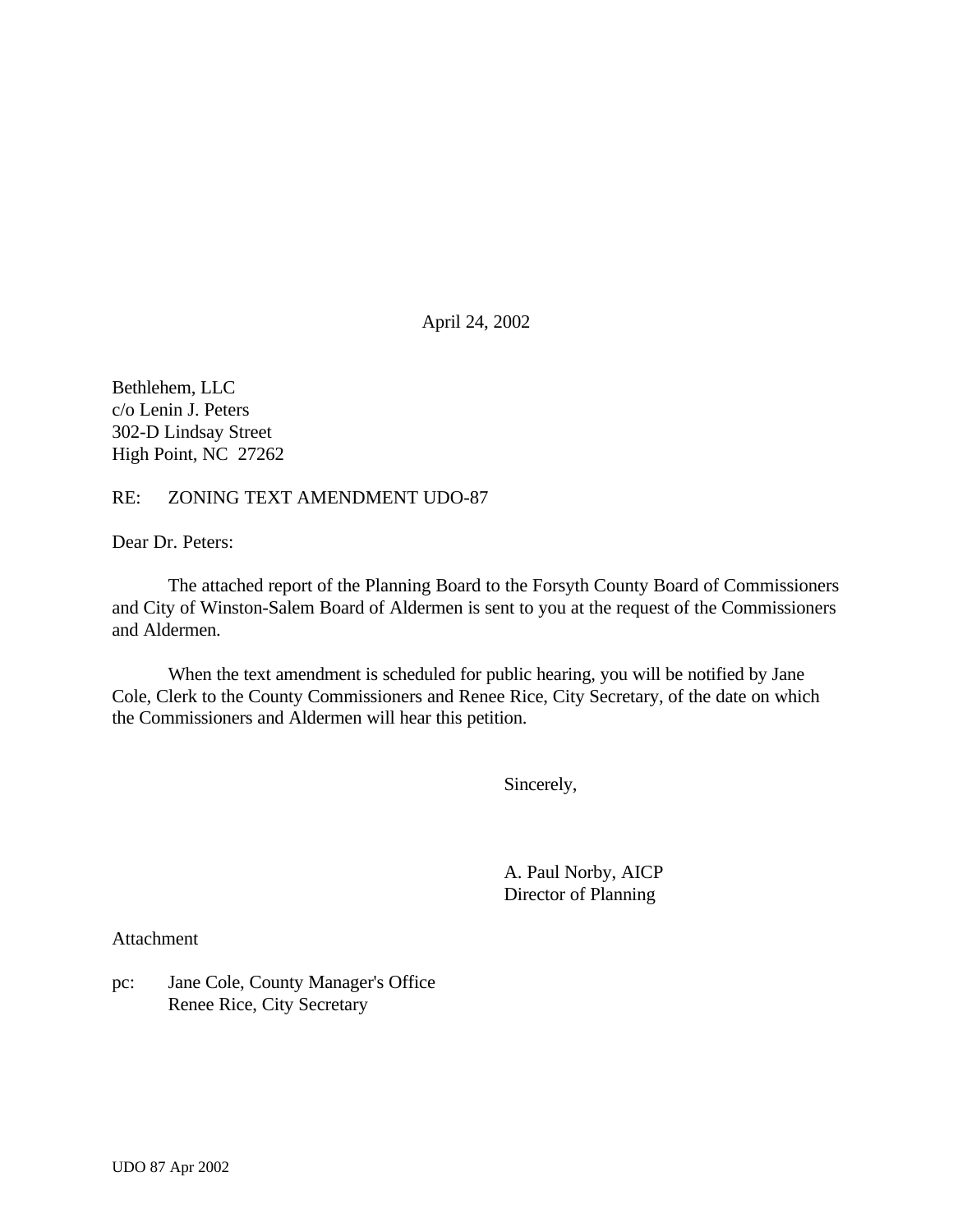# **FORSYTH COUNTY BOARD OF COMMISSIONERS**

| <b>MEETING DATE:</b> | <b>AGENDA ITEM NUMBER:</b> |
|----------------------|----------------------------|
|                      |                            |

**SUBJECT**:-

Request for Public Hearing on Zoning Text Amendment proposed by Bethlehem LLC

#### **COUNTY MANAGER'S RECOMMENDATION OR COMMENTS**:-

# **SUMMARY OF INFORMATION**:-

Zoning Text Amendment proposed by Bethlehem LLC to allow the use Medical and Dental Laboratory in the GO Zoning District, amending the permitted uses table and all other appropriate sections of the UDO (UDO-87).

After consideration, the Planning Board recommended approval of the zoning text amendment.

| <b>ATTACHMENTS:-</b> |  |
|----------------------|--|
|                      |  |

**SIGNATURE**: **DATE**:

l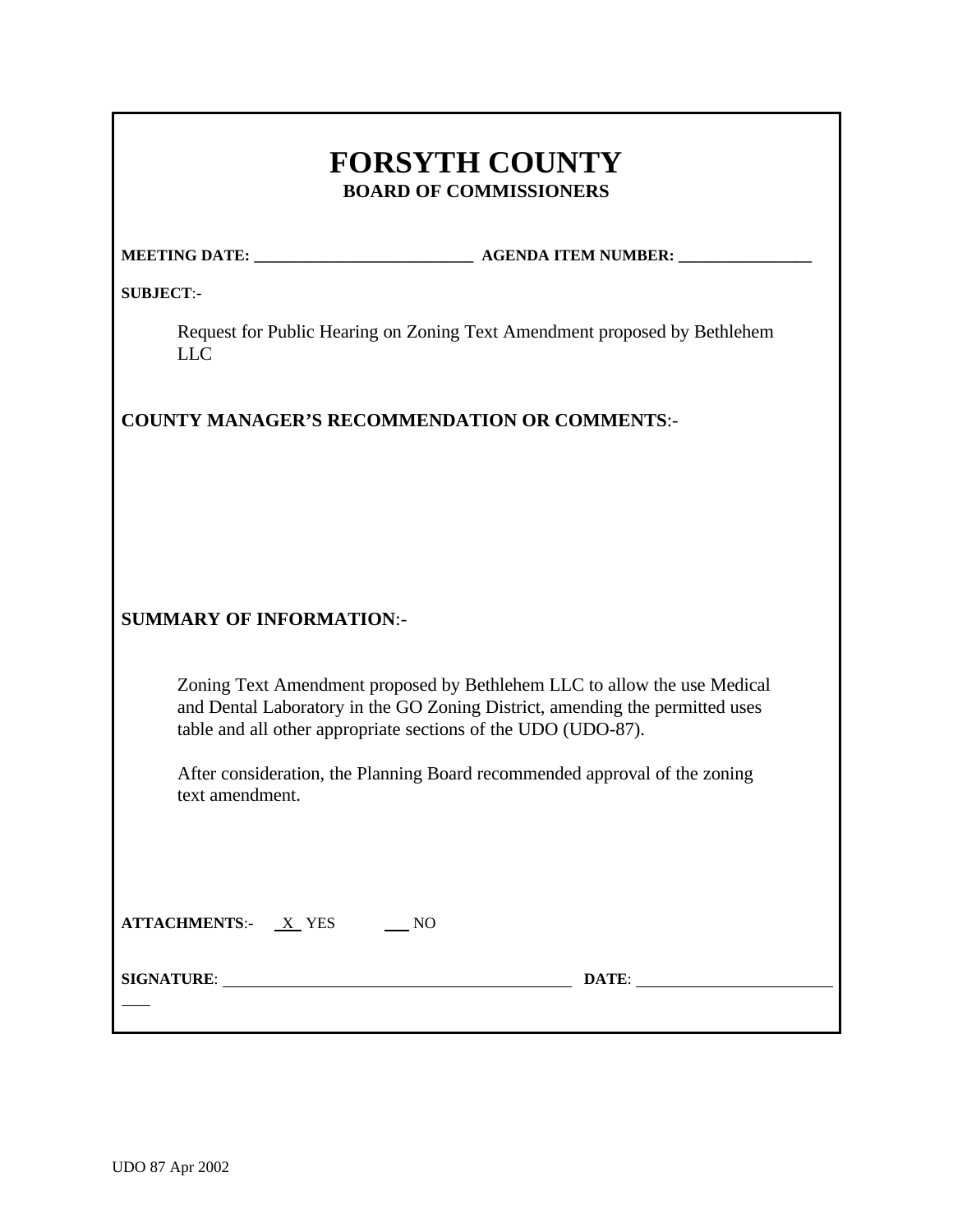# **ACTION REQUEST FORM**

**DATE**: April 24, 2002 **TO**: The Honorable Mayor and Board of Aldermen **FROM**: A. Paul Norby, AICP, Director of Planning

#### **BOARD ACTION REQUEST**:

Request for Public Hearing on Zoning Text Amendment proposed by Bethlehem LLC

#### **SUMMARY OF INFORMATION**:

Zoning Text Amendment proposed by Bethlehem LLC to allow the use Medical and Dental Laboratory in the GO Zoning District, amending the permitted uses table and all other appropriate sections of the UDO (UDO-87).

#### **PLANNING BOARD ACTION**:

| <b>MOTION ON PETITION: APPROVAL</b> |                     |
|-------------------------------------|---------------------|
| FOR:                                | <i>UNANIMOUS</i>    |
| <b>AGAINST:</b>                     | <b>NONE</b>         |
| <b>SITE PLAN ACTION:</b>            | <b>NOT REQUIRED</b> |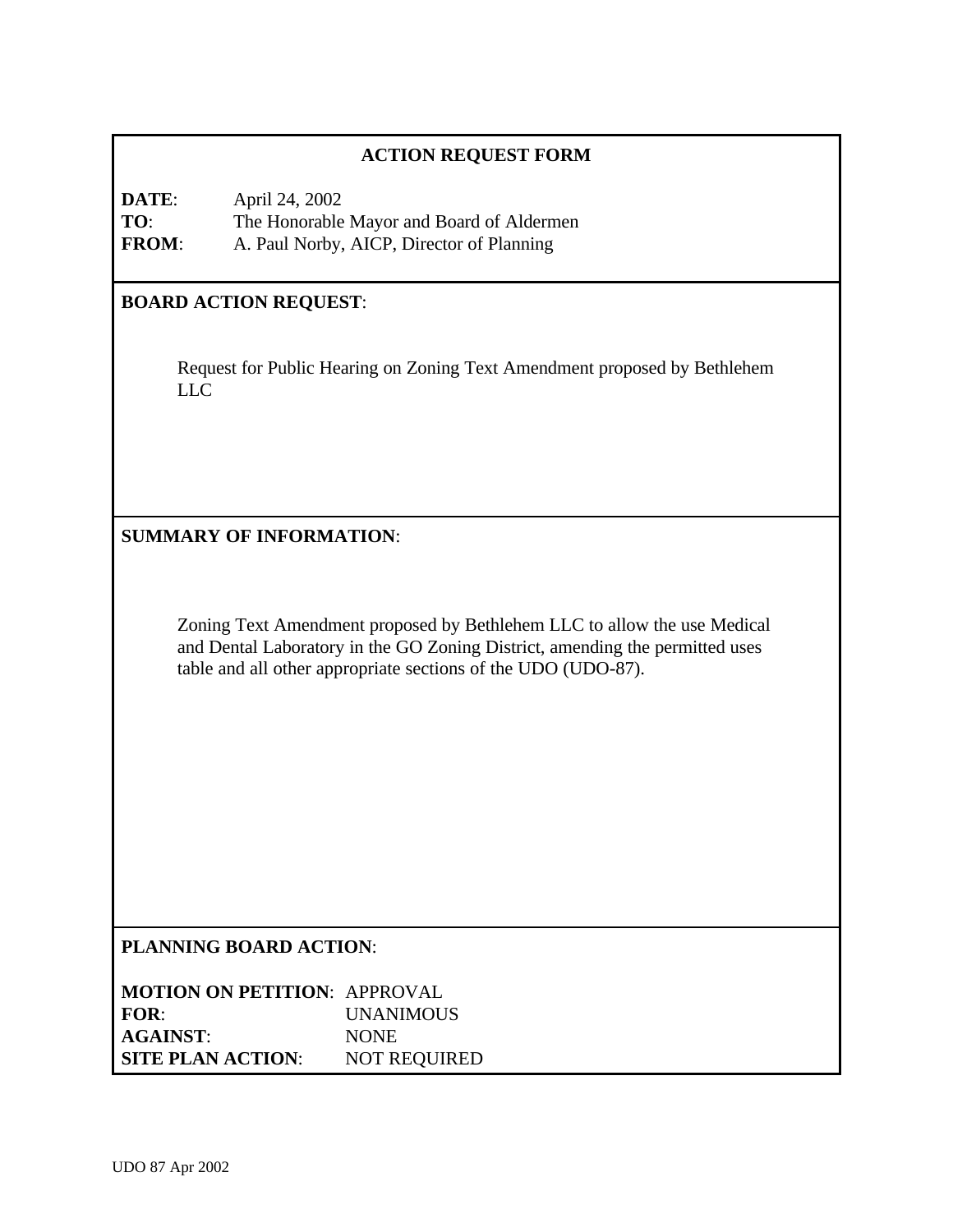#### **STAFF REPORT**

**DOCKET #**: UDO-87 **STAFF**: Glenn Simmons

#### **REQUEST**

Text amendment proposed by Bethlehem, LLC to amend Chapter B "Zoning Ordinance", Article II, Table 2.6 "Permitted Uses" and other applicable sections of the *Unified Development Ordinances* (UDO) to allow for "Medical or Dental Laboratory" in the GO (General Office) Zoning District as a use by right.

# **BACKGROUND**

The proposed text amendment was submitted by Bethlehem, LLC to allow "Medical or Dental Laboratory" in the GO (General Office) Zoning District as a use by right. Currently the use is allowed only in the CPO, PB, HB, GB, CB, LI, CPI, GI, CI, and MU-S districts. Prior to the adoption of the UDO in 1995, the Medical or Dental Laboratory use was classified as two separate uses: "Medical Laboratories" and "Dental Laboratories". Medical Laboratories were allowed as a use by right under the old R-1 (City of Winston-Salem) zoning district, but Dental Laboratories were not allowed. In the County, the former O-2 office zoning district allowed neither Medical nor Dental Laboratories. The former R-1 and O-2 zoning districts were more comparable to the current LO district, whereby the current GO district allows for more intensive, and larger scale operations such as Hospitals and Health Services. Although Medical or Dental Laboratories are often allied with Medical and Surgical Offices and, thereby permitted as an accessory use, they are not currently allowed as a principal (stand alone) use in the GO district.

#### **ANALYSIS**

The current GO Zoning District allows for larger scale office uses, including Medical and Surgical Offices and a number of other uses, such as Hospital or Health Center, College or University, and Health Services which appear to be of comparable or greater intensity than the proposed Medical or Dental Laboratory use. Although Medical or Dental Laboratories are often allied with Medical and Surgical Offices and, thereby permitted as an accessory use, they are not currently allowed as a principal (stand alone) use in the GO district.

With the adoption of the UDO in 1995 consideration was given to carrying over comparable uses to new comparable districts. In this regard Medical or Dental Laboratory probably may not be a suitable use in the LO district, but would, in staff's opinion, be more appropriately suited to the more intensive GO district.

Under the current UDO, "Medical or Dental Laboratory" is defined as follows:

An establishment primarily engaged in providing professional analytic or diagnostic services to the medical profession, or to the patient, on direction of a physician ; or an establishment primarily engaged in making dentures, artificial teeth, and orthodontic appliances to order for the dental profession. This definition includes all uses in following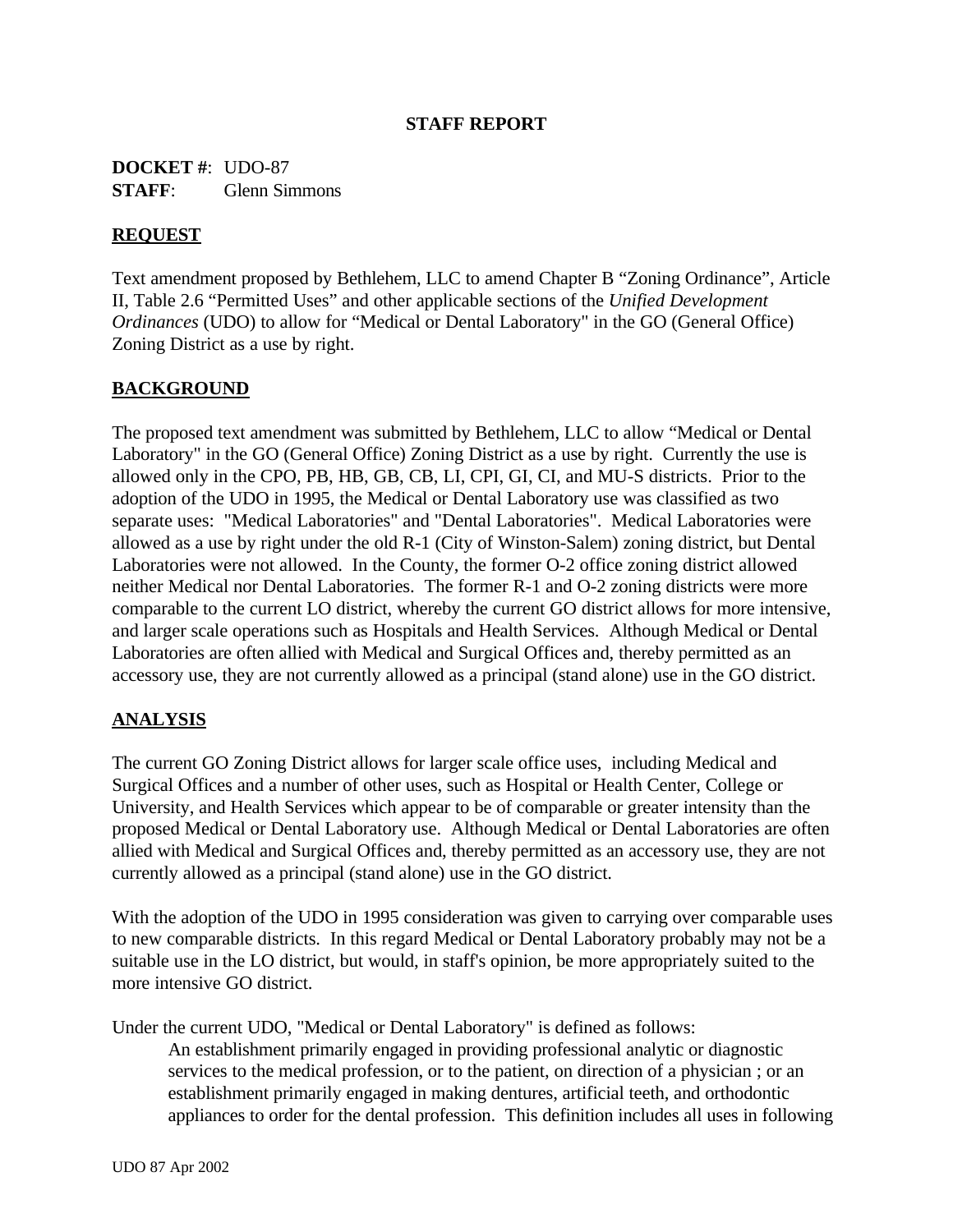SIC group: 807 Medical and Dental Laboratories.

The Standard Industrial Classification (SIC) Code (1987) further defines Medical and Dental Laboratories to include a variety of laboratory uses which specifically excludes manufacturing (not made to order) operations. Staff notes that a laboratory primarily engaged in more of a manufacturing type operation would not be suitable in the GO district.

Given that larger scale medical office and medical service uses are currently allowed under the GO district, Planning staff is supportive of the proposed addition of Medical or Dental Laboratory, as a use allowed by right. The proposed use is also consistent with other UDO development standards, such as parking requirements, specified for other uses of comparable intensity currently allowed in the GO district.

#### **RECOMMENDATION**

Staff recommends **APPROVAL**.

Glenn Simmons presented the staff report.

# **PUBLIC HEARING**

FOR: None

AGAINST: None

# **WORK SESSION**

MOTION: Philip Doyle moved approval of the zoning text amendment. SECOND: Kerry Avant VOTE: FOR: Avant, Bost, Clark, Doyle, King, Norwood, Powell

AGAINST: None EXCUSED: None

A. Paul Norby, AICP Director of Planning

\_\_\_\_\_\_\_\_\_\_\_\_\_\_\_\_\_\_\_\_\_\_\_\_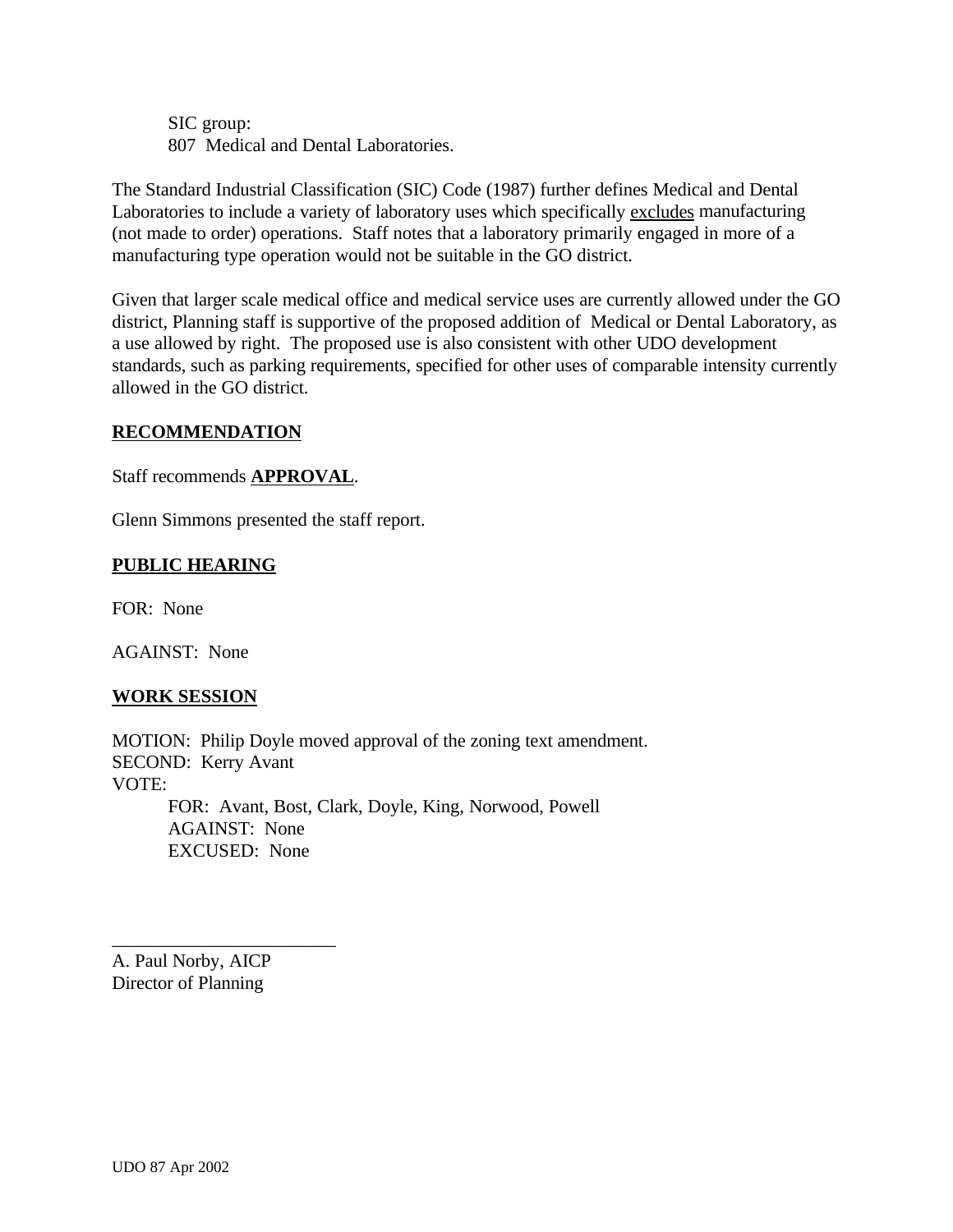Be it resolved, by the Board of Commissioners of Forsyth County, North Carolina, that the *Unified Development Ordinances* (UDO) is hereby amended as follows:

- Section 1. Chapter B, Section 2-4 Permitted Uses, Table 2.6 is amended by adding a "Z" (Permit from the Zoning Officer) to the line "Medical or Dental Laboratory" under column "GO".
- Section 2. This ordinance shall be effective upon adoption.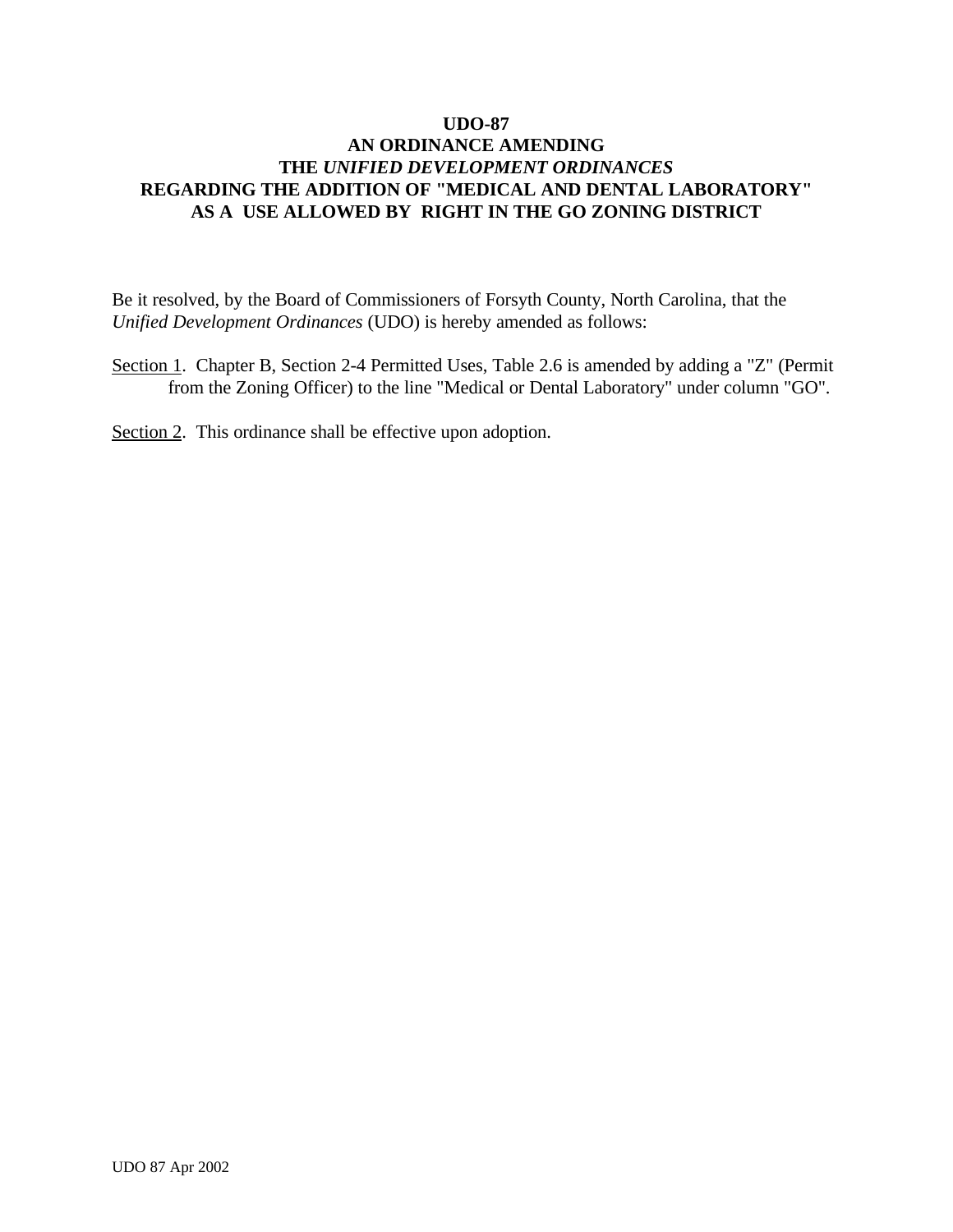Be it resolved, by the Board of Aldermen of the City of Winston-Salem, North Carolina, that the *Unified Development Ordinances* (UDO) is hereby amended as follows:

- Section 1. Chapter B, Section 2-4 Permitted Uses, Table 2.6 is amended by adding a "Z" (Permit from the Zoning Officer) to the line "Medical or Dental Laboratory" under column "GO".
- Section 2. This ordinance shall be effective upon adoption.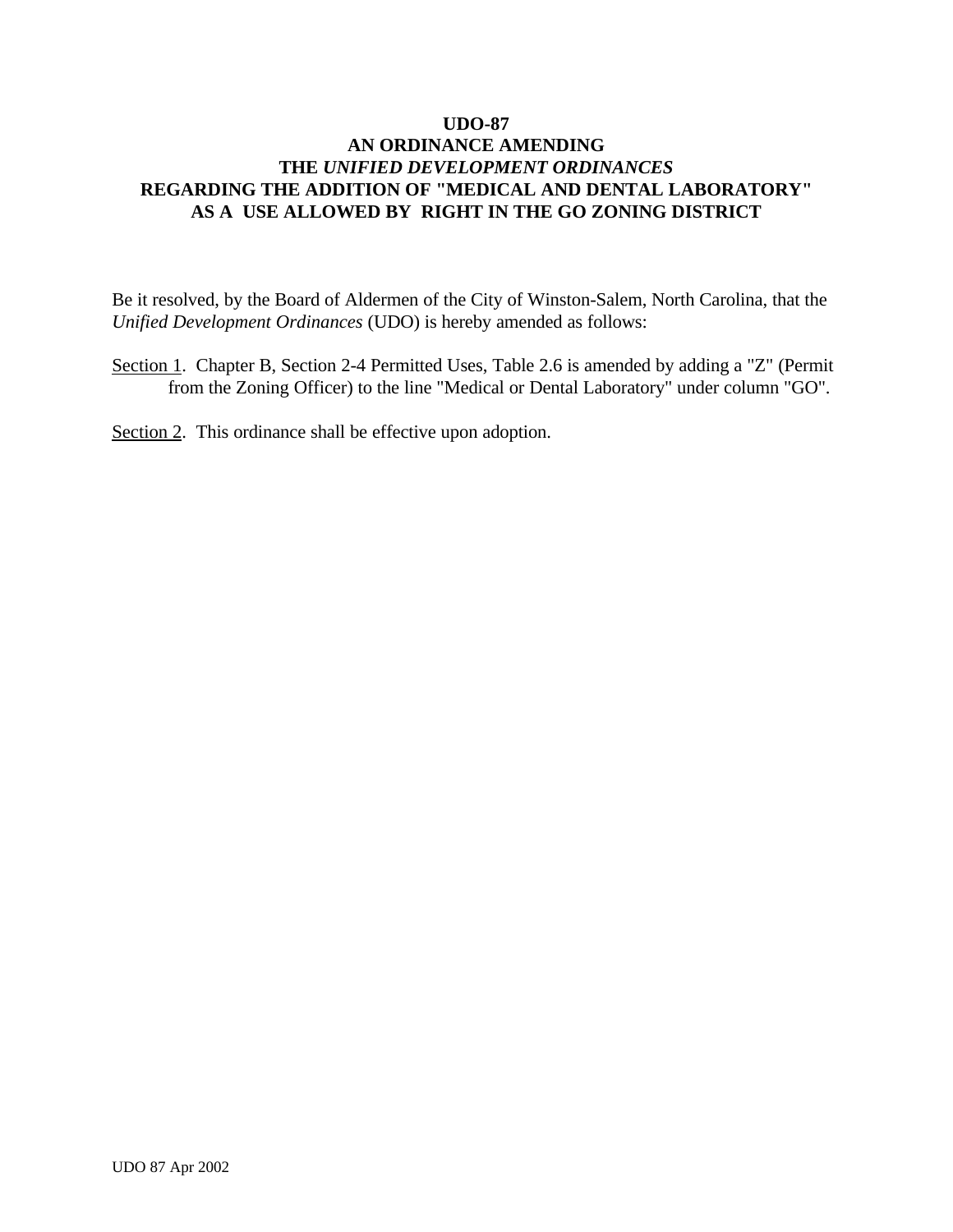Be it resolved, by the Board of Aldermen of the Town of Kernersville, North Carolina, that the *Unified Development Ordinances* (UDO) is hereby amended as follows:

- Section 1. Chapter B, Section 2-4 Permitted Uses, Table 2.6 is amended by adding a "Z" (Permit from the Zoning Officer) to the line "Medical or Dental Laboratory" under column "GO".
- Section 2. This ordinance shall be effective upon adoption.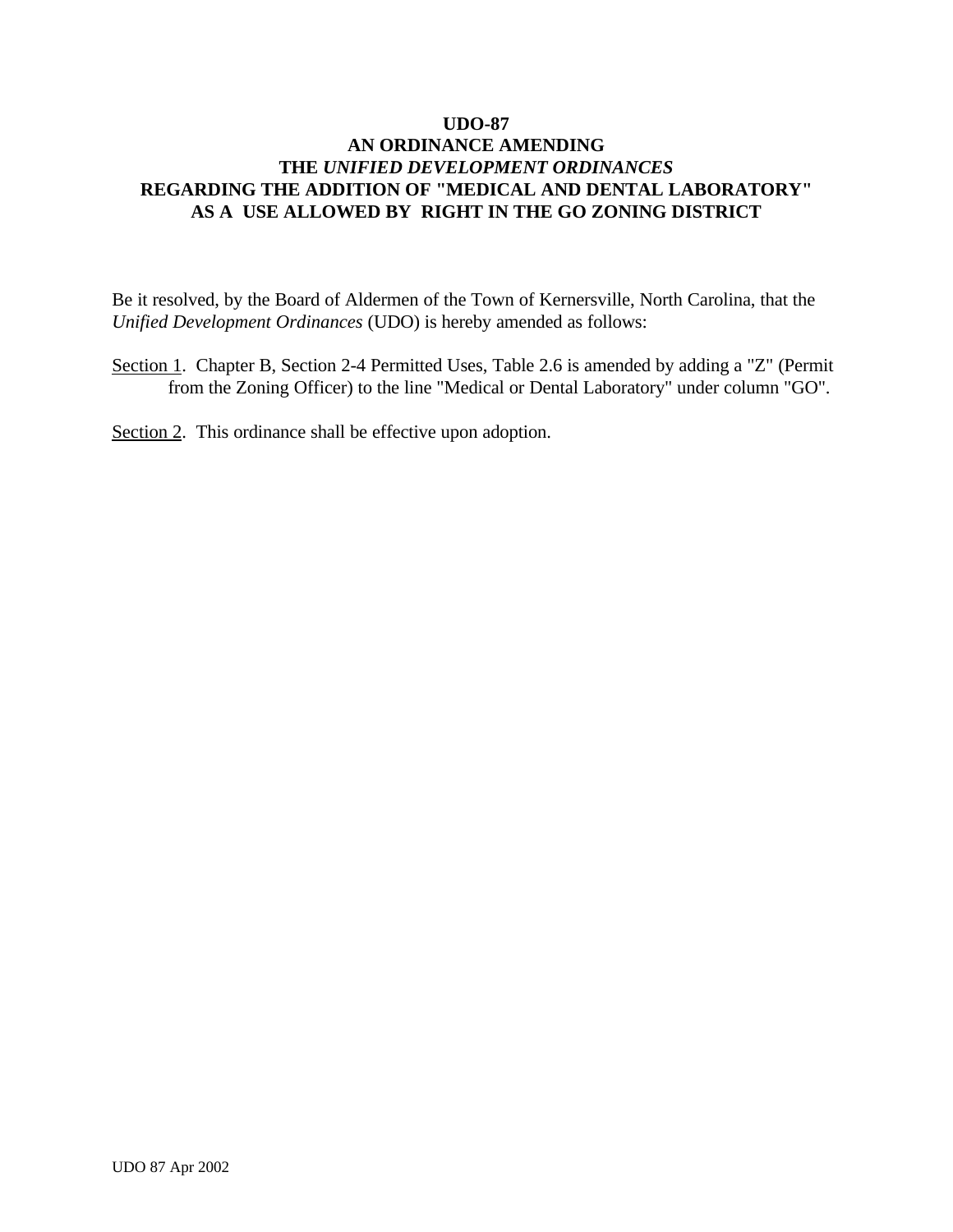Be it resolved, by the Village Council of the Village of Clemmons, North Carolina, that the *Unified Development Ordinances* (UDO) is hereby amended as follows:

- Section 1. Chapter B, Section 2-4 Permitted Uses, Table 2.6 is amended by adding a "Z" (Permit from the Zoning Officer) to the line "Medical or Dental Laboratory" under column "GO".
- Section 2. This ordinance shall be effective upon adoption.